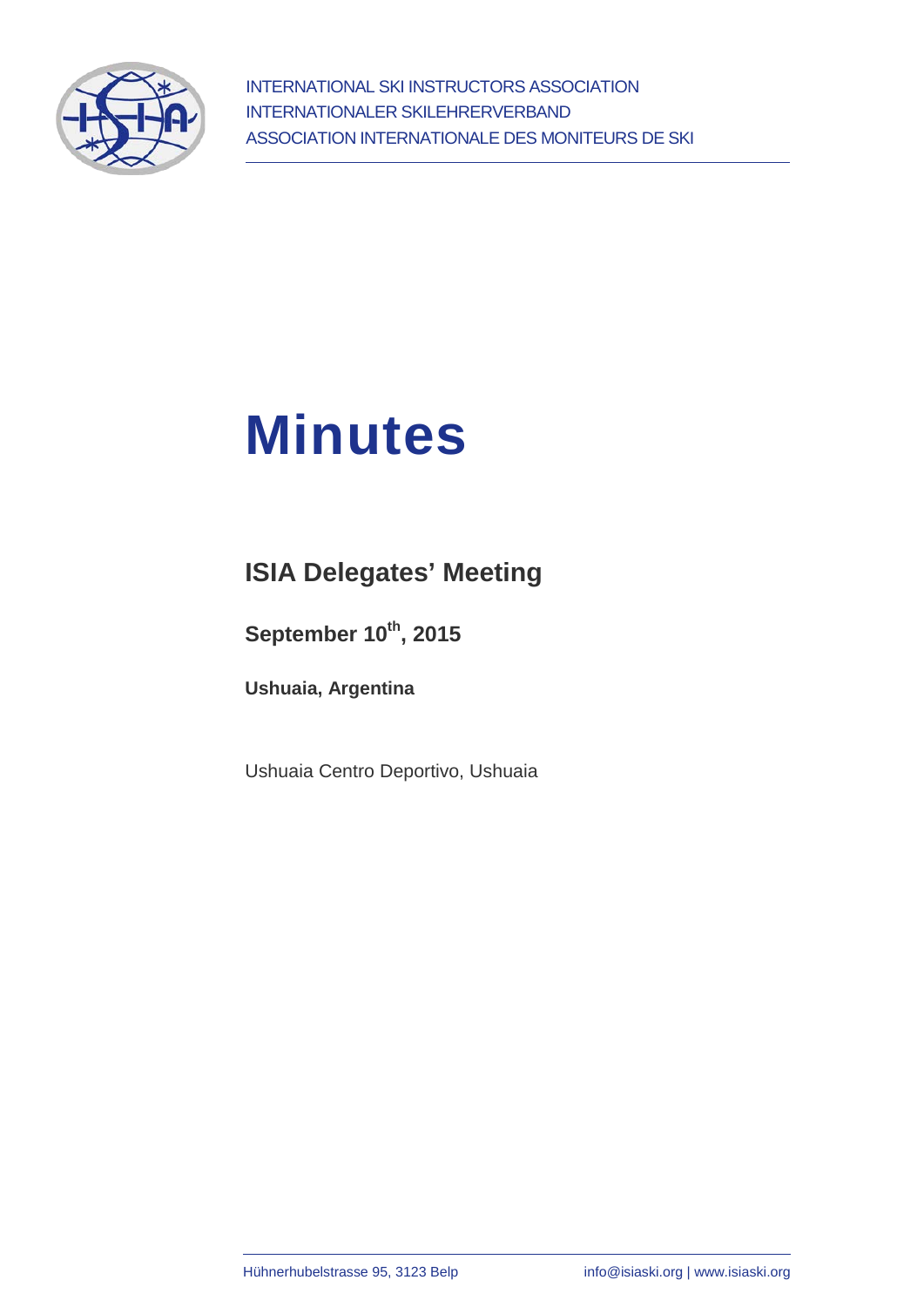

#### **Item 1 Welcome/Establishment of a quorum**

President Riet R. Campell opens the Delegates' Meeting at 8 pm and welcomes especially Erich Melmer, President of the Interski, as well as Martin Bacer, Vice president America and organiser of the Interski Congress 2015 in Ushuaia.

Hugo Reider, General Secretary of the ISIA, has been excused.

Martin Bacer presents his greetings to the assembly, and additionally, on behalf of the delegation of Argentina and Chile. Mr. Bacer respectfully thanks the countries that are present for their cooperation and explains that the preparation of the Interski has been very rigorous and has recently encompassed the majority of his available time. However, he is most pleased about the way the Congress has proceeded so far and is looking forward to its completion.

Erich Melmer greets the ISIA Steering Committee and all those who are present. He informs that the ISIA Delegates' Meeting is the last Delegates' Meeting of the three main associations (ISIA, IVSS, IVSI) at this year's Interski Congress. Furthermore, he warns those present that currently, the status of the professional Ski Instructor has been diminished. The reputation of the professional Ski Instructor must, as it has been before, be maintained at a high level. This will only be possible if we concentrate on the work and the execution of the profession, and less on political discussions. In conclusion, he thanks everybody for the organisation of the Interski Congress 2015.

The chair is given back to President Riet R. Campell, who informs those present, that Björn Zeitz has died and requests a minute of silence in his honour. Furthermore, the President informs that Helga Oles has retired and sends her warmest greetings to all. In the future, it will be Valeria Cova who will take responsibility for the ISIA Back office. Due to the absence of the General Secretary, Hugo Reider, today's minutes will be penned by Valeria Cova.

With the conclusion of these greetings, the President Riet R. Campell notes that the Delegates' Meeting has been convened within its mandated deadline and that now it may be held in accordance with the By-laws and rules of the association.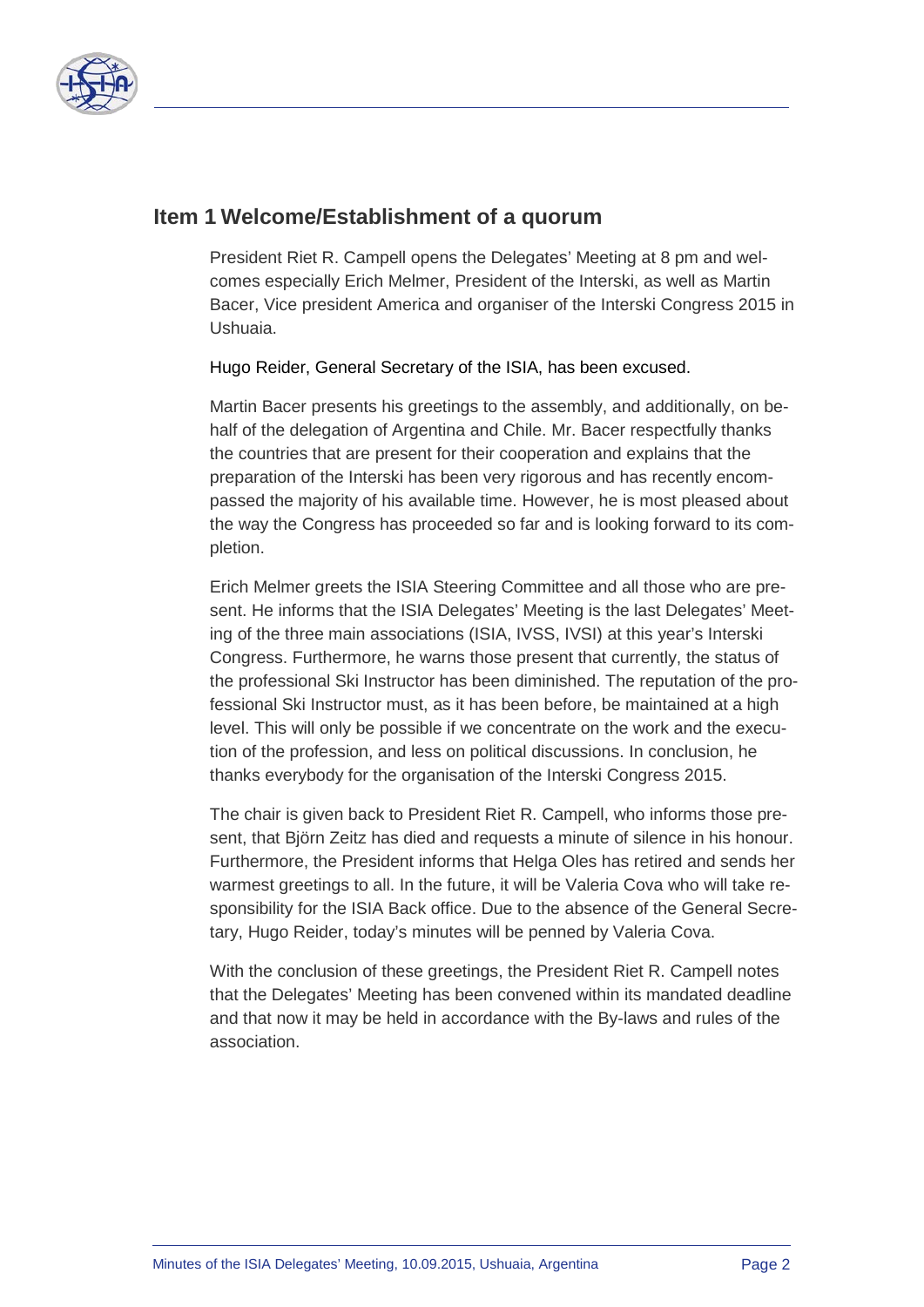

Attendance is shown as follows:

List of attendees and votes

 $V =$  votes  $|Pd =$  paid  $|Pres =$  present  $|VR =$  voting rights

|                | <b>Country</b>        | <b>Stamps</b> | $\mathsf{V}$   | Pd |   | Pres.          | <b>Represented by</b>      | <b>VR</b>        |
|----------------|-----------------------|---------------|----------------|----|---|----------------|----------------------------|------------------|
| 1              | Andorra               | 501           | $\overline{2}$ | Υ  | Υ | Y              | Victor Juarte              | $\overline{2}$   |
| $\overline{2}$ | Argentina             | 700           | $\overline{2}$ | Y  | Y | J              | Justo Olivieri             | $\overline{2}$   |
| 3              | Australia             | 510           | $\overline{2}$ | Y  | Ý | Y              | Andrew Rae                 | $\overline{2}$   |
| $\overline{4}$ | Austria               | 5001          | $\overline{7}$ | Y  | Υ | Y              | <b>Christian Anenthung</b> | $\overline{7}$   |
| 5              | Belgium               | 150           | $\mathbf 1$    | Y  | Y | Y              | <b>Gill Waegeneers</b>     | $\mathbf{1}$     |
| 6              | Bosnia Herz.          | 46            | $\overline{1}$ | Ÿ  | Ý | N              | <b>XXX</b>                 | $\overline{0}$   |
| $\overline{7}$ | <b>Bulgaria</b>       | 250           | $\overline{1}$ | Y  | Y | Y              | Petar Grouev lankov        | $\mathbf{1}$     |
| 8              | Canada                | 500           | $\overline{1}$ | Υ  | Y | Y              | Martin Jean                | $\overline{1}$   |
| $\mathsf 9$    | Chile                 | 50            | $\mathbf{1}$   | Y  | Υ | Y              | Benjamin Varela            | 1                |
| 10             | Croatia               | 505           | $\overline{2}$ | Ý  | Y | Y              | Dan Modraic                | 1                |
| 11             | <b>Czech Republic</b> | 500           | $\mathbf{1}$   | Y  | Υ | Y              | Libor Knot                 | $\overline{2}$   |
| 12             | Denmark               | 510           | $\overline{2}$ | Y  | Y | Y              | Rasmus Undby               | $\overline{2}$   |
| 13             | Germany               | 3010          | 5              | Υ  | Υ | Υ              | <b>Wolfgang Pohl</b>       | $\overline{5}$   |
| 14             | Finland               | 501           | $\overline{2}$ | Υ  | Υ | Υ              | Timo Welsby                | $\overline{2}$   |
| 15             | France                | 9353          | 11             | Y  | Ý | N              | <b>XXX</b>                 | $\overline{0}$   |
| 16             | Greece                | 250           | $\mathbf{1}$   | Y  | Y | N              | <b>XXX</b>                 | $\overline{0}$   |
| 17             | <b>Great Britain</b>  | 1200          | 3              | Y  | Y | Y              | <b>Gareth Roberts</b>      | 3                |
| 18             | Holland               | 510           | $\overline{2}$ | Υ  | Υ | Υ              | <b>Frank Luiten</b>        | $\overline{2}$   |
| 19             | Ireland               | 70            | 1              | Υ  | Y | Y              | Peter Siver Gillespie      | 1                |
| 20             | Israel                | 150           | $\overline{1}$ | Υ  | Υ | N              | <b>XXX</b>                 | $\overline{0}$   |
| 21             | Italy                 | 7623          | 8              | Y  | Y | Ϋ              | Maurizio Bonelli           | 8                |
| 22             | Japan                 | 1057          | 3              | Ý  | Y | Y              | Yuichi Mabuchi             | 3                |
| 23             | Liechtenstein         | 25            | $\mathbf{1}$   | Υ  | Υ | $\mathsf{N}$   | <b>XXX</b>                 | $\boldsymbol{0}$ |
| 24             | Korea                 | 550           | $\overline{2}$ | Y  | Y | Υ              | Kimmyungjong               | $\overline{2}$   |
| 25             | Montenegro            | 120           | $\overline{1}$ | Y  | Y | Y              | Lekovic Mileta             | $\overline{1}$   |
| 26             | New Zealand           | 500           | $\overline{1}$ | Y  | Y | Y              | Peter Clinton Baton        | $\overline{2}$   |
| 27             | Norway                | 400           | 1              | Y  | Y | Y              | Björn Ove Larsen           | $\mathbf{1}$     |
| 28             | Poland                | 150           | $\mathbf{1}$   | Υ  | Υ | Υ              | Krzysztof Zieba            | 1                |
| 29             | Rumania               | 195           | 1              | Υ  | Y | Υ              | Zyurovski Krastio          | $\overline{1}$   |
| 30             | Russia                | 510           | $\overline{2}$ | Υ  | Υ | Y              | Olga Darguazhas            | $\overline{2}$   |
| 31             | San Marino            | 160           | $\mathbf{1}$   | Y  | Y | Y              | Corrado Sulsente           | 1                |
| 32             | Sweden                | 330           | $\mathbf{1}$   | Υ  | Υ | Υ              | Klas Astrand               | 1                |
| 33             | Switzerland           | 4500          | $\,6$          | Y  | Y | $\overline{Y}$ | Karl Eggen                 | 6                |
| 34             | Serbia                | 60            | $\mathbf{1}$   | Y  | Y | N              | <b>XXX</b>                 | $\Omega$         |
| 35             | Slovakia              | 40            | $\mathbf{1}$   | Υ  | Υ | $\mathsf{N}$   | <b>XXX</b>                 | 0                |
| 36             | Slovenia              | 501           | $\overline{2}$ | Υ  | Υ | Y              | <b>Blaz Lesnik</b>         | $\overline{2}$   |
| 37             | Spain                 | 2500          | $\overline{2}$ | Υ  | Υ | Y              | <b>Eduardo Roldad</b>      | $\overline{2}$   |
| 38             | Turkey                | 180           | $\mathbf{1}$   | Υ  | Υ | $\mathsf{N}$   | <b>XXX</b>                 | $\mathsf 0$      |
| 39             | Hungary               | 50            | $\mathbf{1}$   | Υ  | Υ | Υ              | Katalin Egri               | $\mathbf{1}$     |
| 40             | <b>USA</b>            | 520           | $\overline{2}$ | Y  | Y | Y              | Ed Younglove               | 0                |
|                | <b>Total</b>          | 44238         | 88             |    |   | 32             |                            | 70               |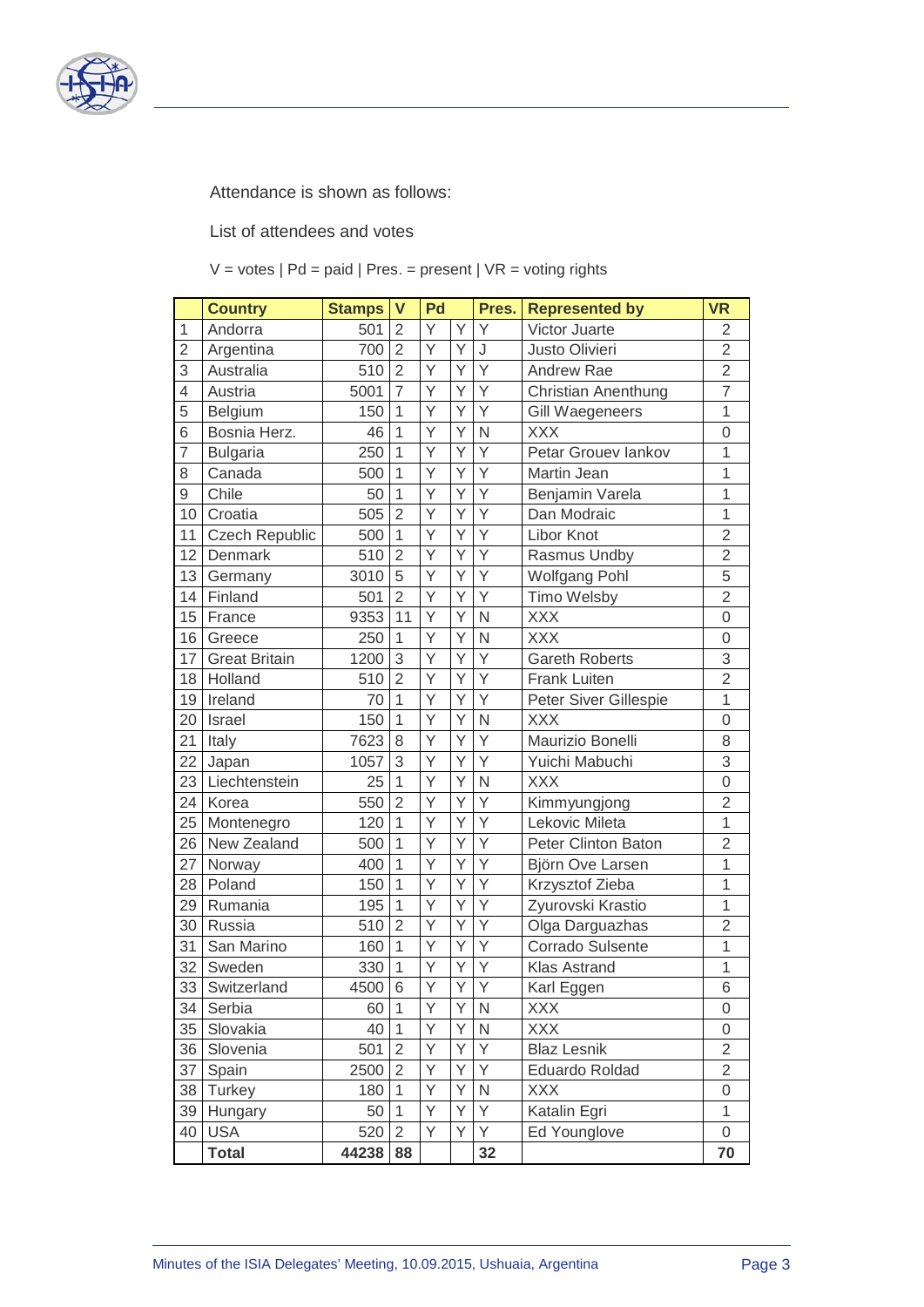

31 out of a total of 40 member associations are represented. The attending delegates represent 69 out of the total of 88 authorised voting rights.

The President proposes that Peter Iankov (Bulgaria) and Katalin Egri (Hungary) be ascribed the task of vote counting.

#### **Decision 1/DM 2015**

The 2015 Delegates' Meeting has been convened in a most proper and orderly fashion and therefore has a quorum. The Delegates' Meeting is to be led by the President.

The two proposed vote tallies Petar Iankov and Katalin Egri are approved unanimously.

#### **Item 2 Report of the ISIA President and Vice Presidents**

The President takes a lookback at the year 2014.

The centre of the ISIA activities remains the introduction of the Minimum Standard in all countries. Thanks to the 2-level model – ISIA Stamp and ISIA Card – many countries have adapted their education structures and are working to acquire the qualification.

Over the last few years, many countries have been quality-controlled, and thanks to these measures, the quality of teaching has improved.

Member-countries are requesting that the database, which functions as a control instrument, must be simplified, and that only qualified instructors should be registered. This means that only instructors can be registered who have the Status "Stamp" or "Card". Up to now, approximately 26 000 instructors have been registered.

The integration of the ISIA World Championship with the Interski programme is registering its first successes. We should consider the Giant Slalom, the competition by countries, and the Parallel Slalom with mixed teams as real achievements. Notwithstanding the integration with the Interski, which should carry on in the future, the ISIA wants, in 2017, as per tradition, to organise a separate World Championship that includes workshops.

In Europe, countries are still working on the transformation of the Memorandum of Understanding (MoU) into a Delegated Act, so as to be able to give professional Ski Instructors an official UE Card. However, according to the information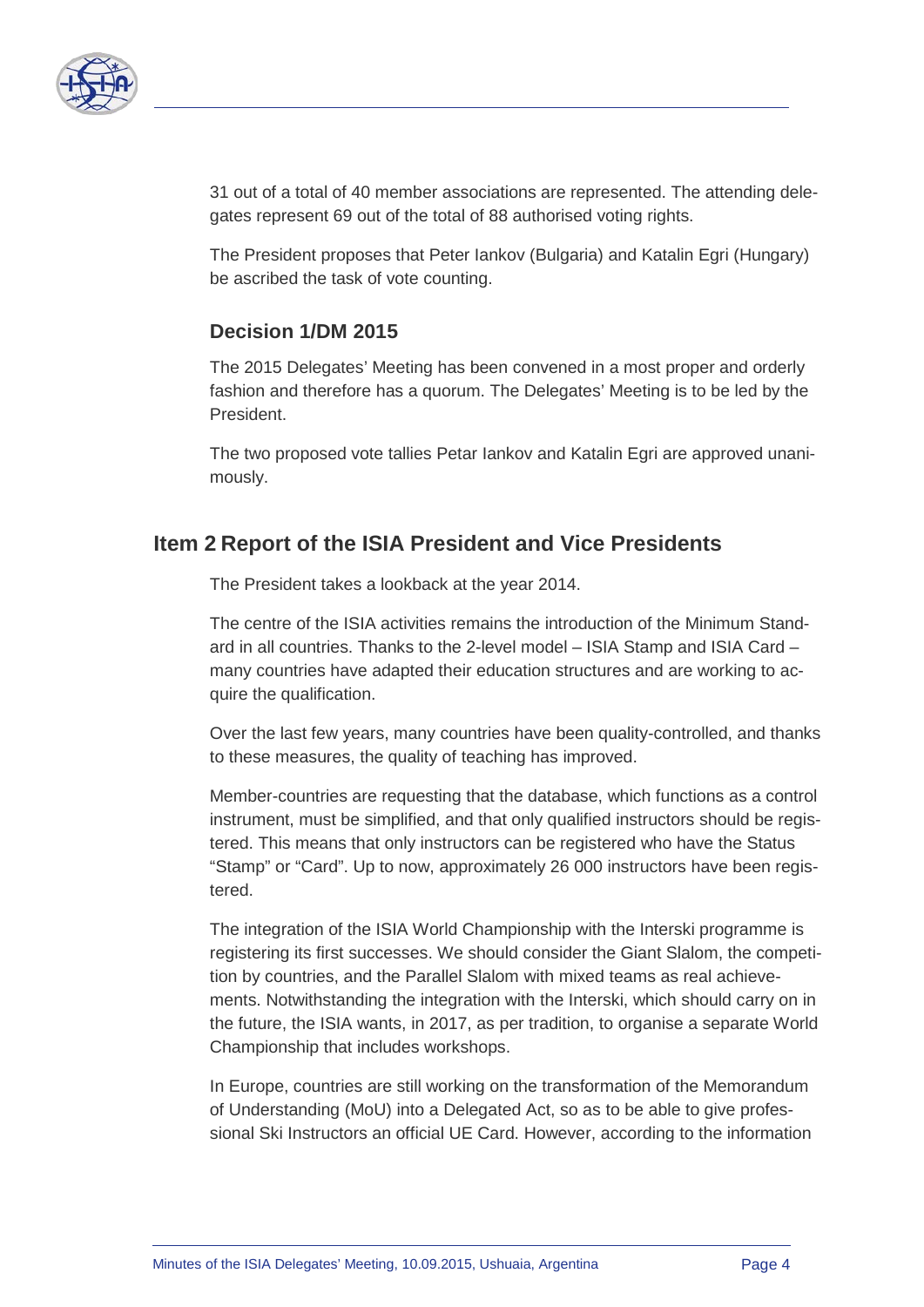

of the project leader, Mr Gaster from Brussels, a profile of the Ski Instructor must first be established.

The ISIA website has been reworked and designed to provide more clarity.

Contacts with the FIANET (International Association of Ropeway Operators) have been established and the ISIA activities have been presented to them. The contacts will be retained.

The Steering Committee was surprised to notice how many members of FIANET were not aware of the ISIA. After this initial contact, it is now up to ISIA members to make contact with the cableways associations of their respective countries, so that they may negotiate more preferential rates for professional Ski Instructors holding a minimum qualification (ISIA Card/Stamp).

In the future, Technical Events will be sustained in addition to meetings and congresses. The workshops taking place amongst training staff are always highly appreciated.

The Seven Point Programme, presented and distributed during the DM in Cracow in May 2012, by Gilles Chabert in his capacity as a candidate to the presidency, was in its essence implemented, although he himself did not participate in that implementation and was not present at any of the Steering Committee Meetings. It should be noted that the marketing means of the ISIA are very limited and that is what has presented the largest handicap. Unfortunately, the representatives of important Alpine countries were absent from the Steering Committee Meetings, and, as such, were not capable of actively participating in the development of the ISIA.

For the ISIA, the interests of the Ski Instructor must remain paramount going forward, and not seconded to the private interests of single members or individuals.

The President has expressed his disappointment that the ISIA has not succeeded, amongst themselves, in implementing a quality standard for Ski Instructors analogue to the mountain guides, as was decided in Iesolo.

The quarrels which resulted have led to the exit of France, Italy and Austria from the ISIA as per the end of 2015.

The President is pleased that this year's Interski Congress is taking place in Argentina. He thanks the organisers, Martin Bacer, Vice president of the ISIA, as well as Juan Carlos Bergue from Cerro Castor, for the gigantic amount of work that was accomplished, as well as bringing everybody closer to a new vision and winter sports culture.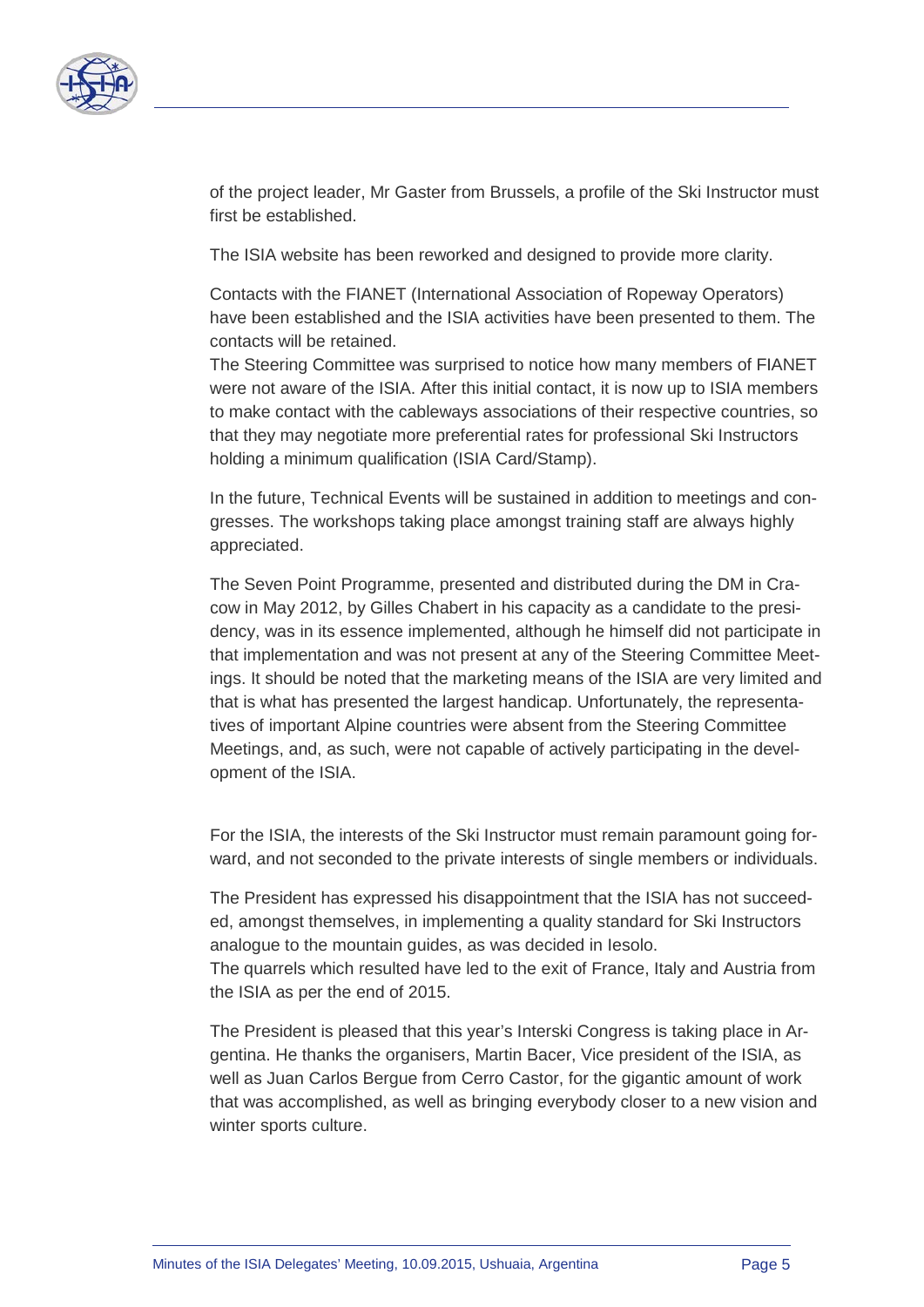

Moreover, he thanks the members of the Steering Committee for their cooperation and announces the next Delegates' Meeting, which will take place in spring 2016.

Vice President Europe: Vittorio Caffi

Vittorio Caffi thanks Martin Bacer and the entire Organisation Committee for setting up the INTERSKI 2015.

The introduction of the Minimum Standard, with an objective of creating a superior level of training for the professional Ski Instructor, was created with the participation amongst 12 countries. Presently, there are 24 countries participating in the application of the Minimum Standard. In the last three years, there have been 11 quality checks conducted amongst the member associations. This should be considered as a positive result. Another remarkable success of the ISIA is the Database. 24 out of 40 countries have registered their Ski Instructors in the database; a total of 26000 Ski Instructors have been registered.

Vice President America: Martin Bacer

The past year was largely consumed with the particulars surrounding the organisation of the INTERSKI Congress. This was very intensive, both in terms of time and effort, which, of course, also made it highly rewarding. For Argentina, the INTERSKI Congress is very important, and Mssr. Bacer is very pleased that everybody worked with great commitment over all the aspects of the Congress for its entire duration.

Other activities during the year: in the USA and Chile, Technical Events and ISIA Tests were organised.

Vice President Pacific Area: Yuichi Mabuchi

In the Pacific Area, the problems are similar to the ones in Europe. There are more and more foreigners arriving who are operating as Ski Instructors in Japan. The standard is not consistent. Many come to ski in the deep snow that Japan has to offer and it is in those locations where these foreign guides operate, even though some of them are not even proper Ski Instructors. The tendency is growing. Yuichi Mabuchi's opinion is that a solution has to be found together amongst the ISIA. Foremost, it is the communication between countries which needs improvement, so that all countries reach the same standard in Ski Instructor training. Together, the ISIA Card and the Minimum Standard should be the bases of the dialogue.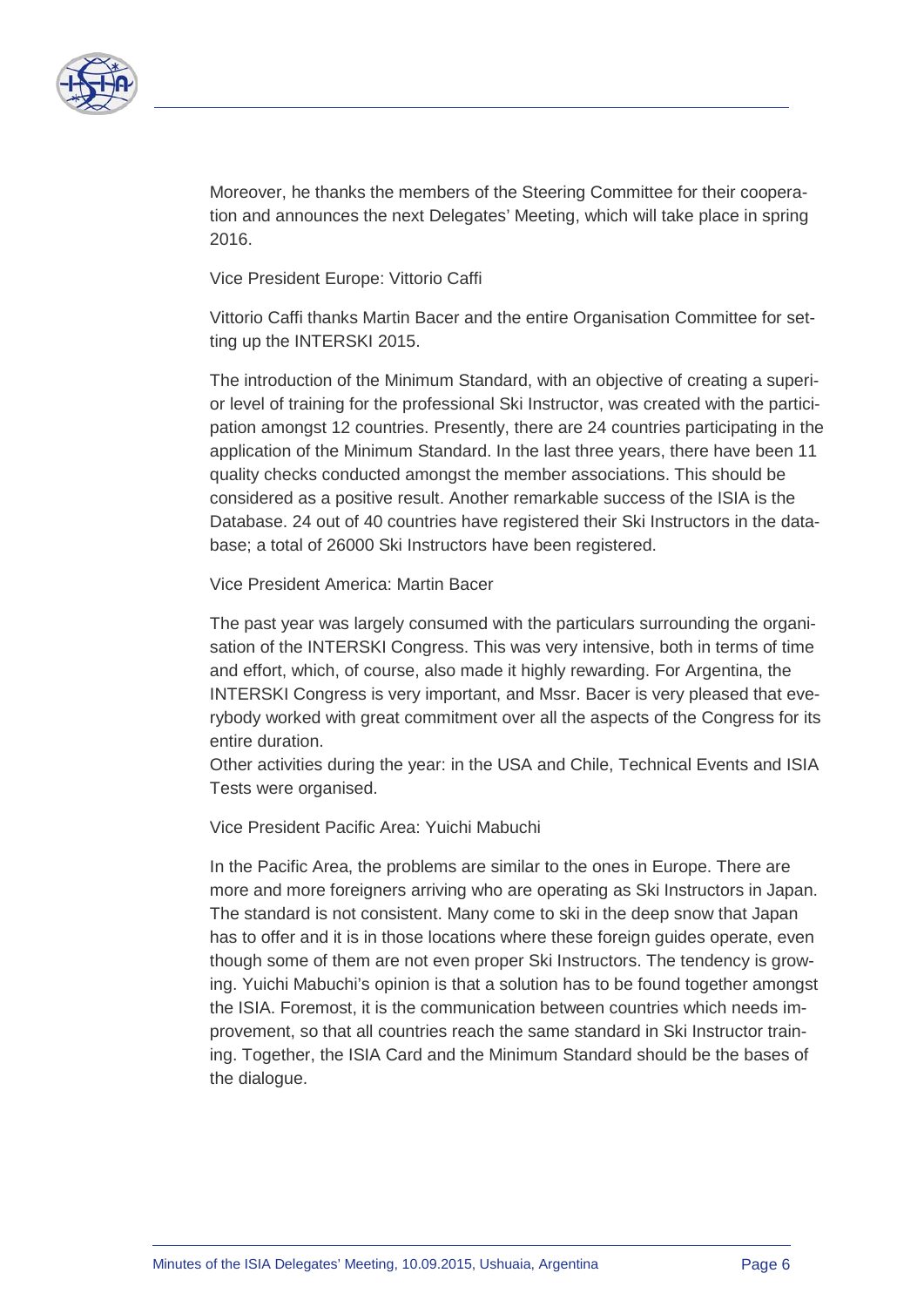

### **Item 3 Approval of annual accounts for 2014 and discharge of the Steering Committee**

President Campell presents the wealth evolution of the ISIA for the last 14 years. Furthermore, he presents the annual accounts for 2014 and explains the individual expenditure and income sections.

#### **Auditor's Report**

On behalf of the auditors, Frank Luiten confirms that the 2014 annual accounts have been verified and found to be in order. The auditors recommend the approval of the annual accounts and the discharge of the Steering Committee.

#### **Decision 2/DM 2015**

The Delegates' Meeting approves the annual accounts for 2014 and gives a discharge to the Steering Committee, unanimously.

#### **Item 5 Membership Fees**

The Steering Committee believes that no increase is currently necessary.

#### **Decision 3/DM 2015**

The Delegates' Meeting has agreed with one vote opposing to keep the membership fees at the same rate as the previous year.

#### **Item 4 Budget 2016 – Approval**

The President briefly explains the budget for 2016: with the exit of three major member countries, the projected shortfall for the ISIA for 2016 is CHF 24'550.00. We must consider how the ISIA will be financed in the future.

#### **Decision 4/DM 2015**

The budget for 2016 is approved by the Delegates' Meeting with one abstention.

#### **Item 6 Admission and exit of members 6.1 Admission of Albania as an observer**

The request to admit Albania as an observer has been submitted. The controls of the submitted documentation have taken place and have been concluded posi-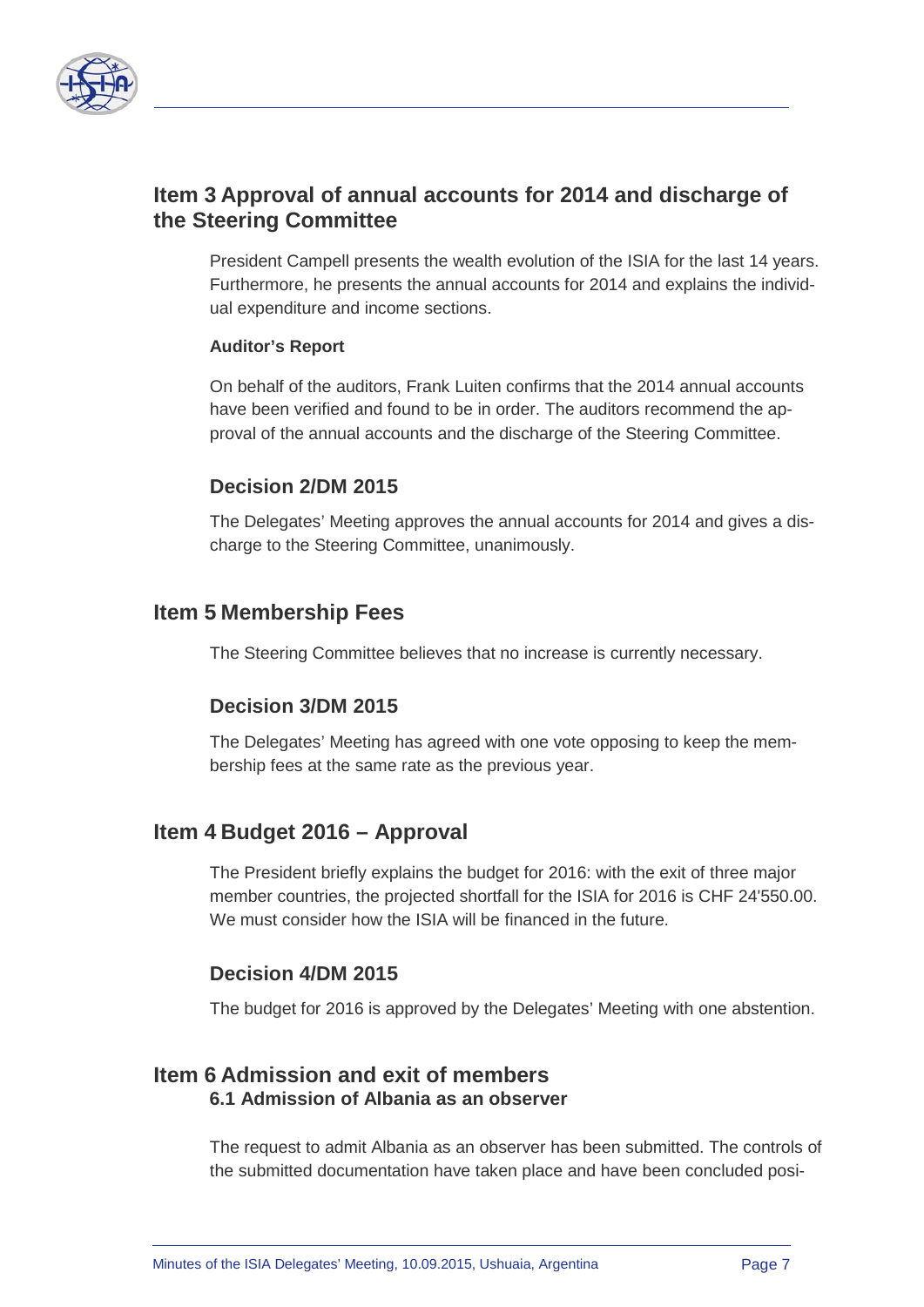

tively. An inspection and a control of the training and the exams have still to take place.

#### **Decision 5/DM 2015**

The ALBANIAN SKI INSTRUCTOR ASSOCIATION (ASIA) has been unanimously adopted with an observer status.

Withdrawals:

At the end of 2015, the SNMSF (France), the ÖSSV (Austria) and the AMSI (Italy) will withdraw from the ISIA. The withdrawals were submitted according to the By-laws, within the proper time frame, were acknowledged by the Steering Committee and are being now communicated officially to the Delegates' Meeting. The withdrawals will become legally effective at the end of the year (2015). President Campell is not going into any further detail about this matter and informs that the Steering Committee will be looking for solutions.

Wolfgang Pohl takes the following stance regarding the withdrawals:

*"It is the opinion of Germany that the ISIA is a strong, international representative of the professional snow sports instructors. All member associations are part of the ISIA, no matter what their situation or size is, and carry responsibility together for the ISIA. In the future, we must all assume more of this responsibility and cannot only act in the name of individual interests, but also in the name of a common purpose and the promotion of professional snow sports instructors worldwide.*

*It is with concern that we witness the developments surrounding the withdrawals of Austria, France and Italy. There is no doubt that an ISIA without these three major European countries loses some of its image and value. The DSLV would like to request from the ISIA member associations and the members of the Steering Committee not to accept in the long run an ISIA without three of the most important European Ski Instructor countries, and to find a way to bring back Austria, Italy and France. We should take our advantage from the international scope of the ISIA and not be divorced from each other.* 

*To this end, the following steps are necessary in the opinion of Germany:*

1. Definition of the tasks of the ISIA with a focus on the future development of *professional snow sports (emphasis on young instructors); on the worldwide presentation of credentials of professional snow sports instructors (ISIA Card and ISIA Stamp); on the positioning of the ISIA vis-à-vis competing associations (ISIA Leadership); and, most importantly, on the regular professional exchange of ideas between all countries (know-how). The ISIA should not take a political stance*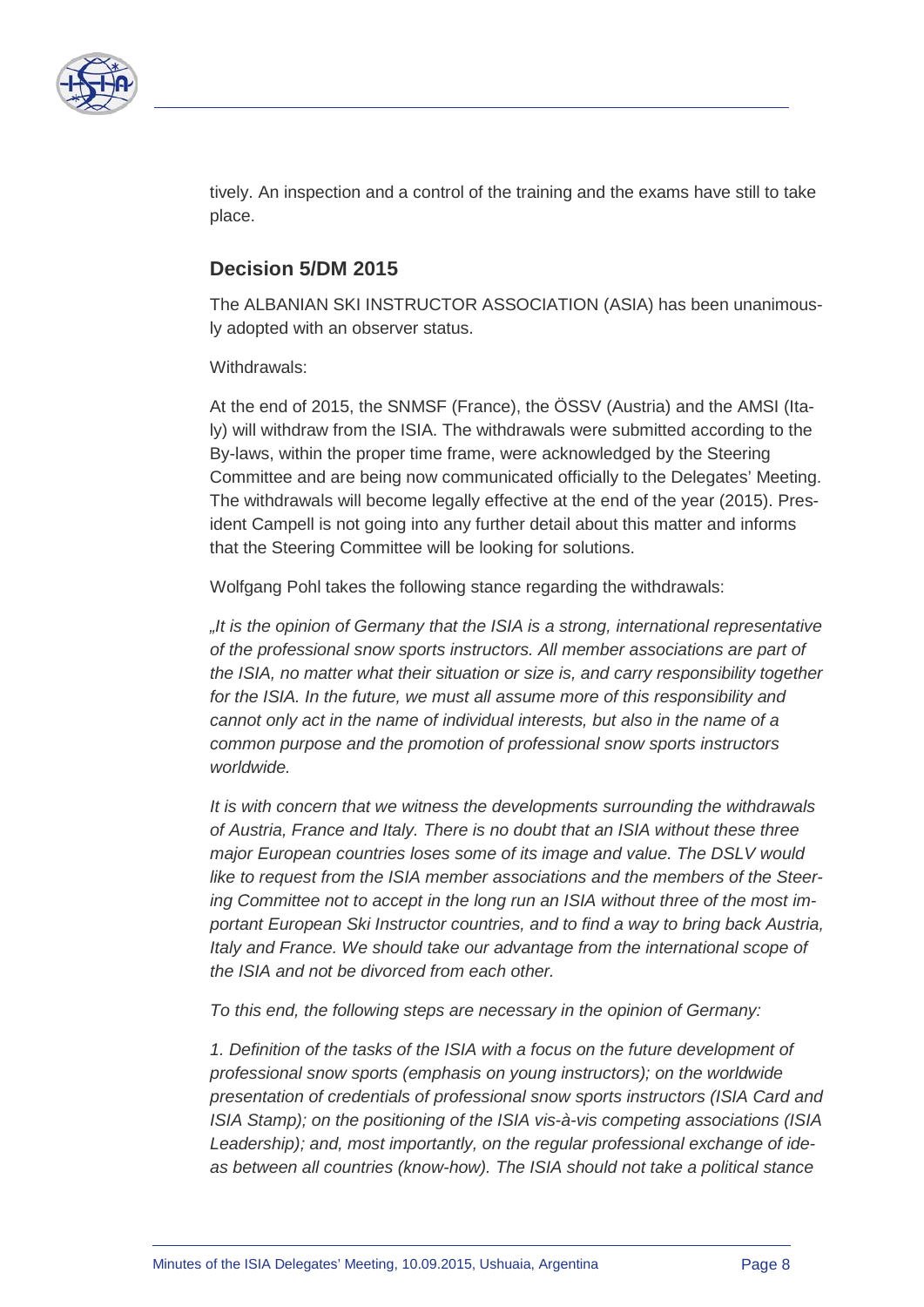

*representing individual member countries. This is solely the task of individual countries. > Concentration on professional snow sports contents and themes*

*2. Construction of a worldwide network, comprised primarily of the tourism, cableways and sports items industries, so as to coordinate the future various challenges facing snow sports. > Promote the importance of the international nature of the snow sports instructor*

*3. Discussion concerning possible changes to the structure, the By-laws and the appropriate composition of the various entities comprising the ISIA so as to reach the aforementioned goals. > Adaptation of the structure, the By-laws and the various entities of the ISIA to the tasks of the ISIA*

*We request that the ISIA members participate actively in this development over the next few months and look forward to open contributions."*

The BASI supports the speech from Germany and encourages other countries to do the same: One country, one objective.

### **T7 Candidate locations to the ISIA World Championship 2017**

Eugenia Sedelnikova, representative of the NLRI, presents the candidate Russia, with Sochi, to host the ISIA World Championship 2017.

Andri Poo, for Swiss Snowsports, presents the candidate Switzerland, with Samnaun, to host the ISIA World Championship 2017.

#### **Decision 7/DM 2015**

The Delegates' Meeting decides with 36 votes in favour of Switzerland, to allocate the 2017 World Championship to Samnaun. Sochi (Russia) received 16 votes.

#### **T8 Congress/Delegates' Meeting 2016**

The next Delegates' Meeting, which will take place in 2016, will be held during the Swiss Snow Happening in Lenzerheide, Switzerland. The anticipated date is April 6<sup>th</sup>.

#### **T9 Miscellaneous**

There have been no expressions to add to agenda 9.